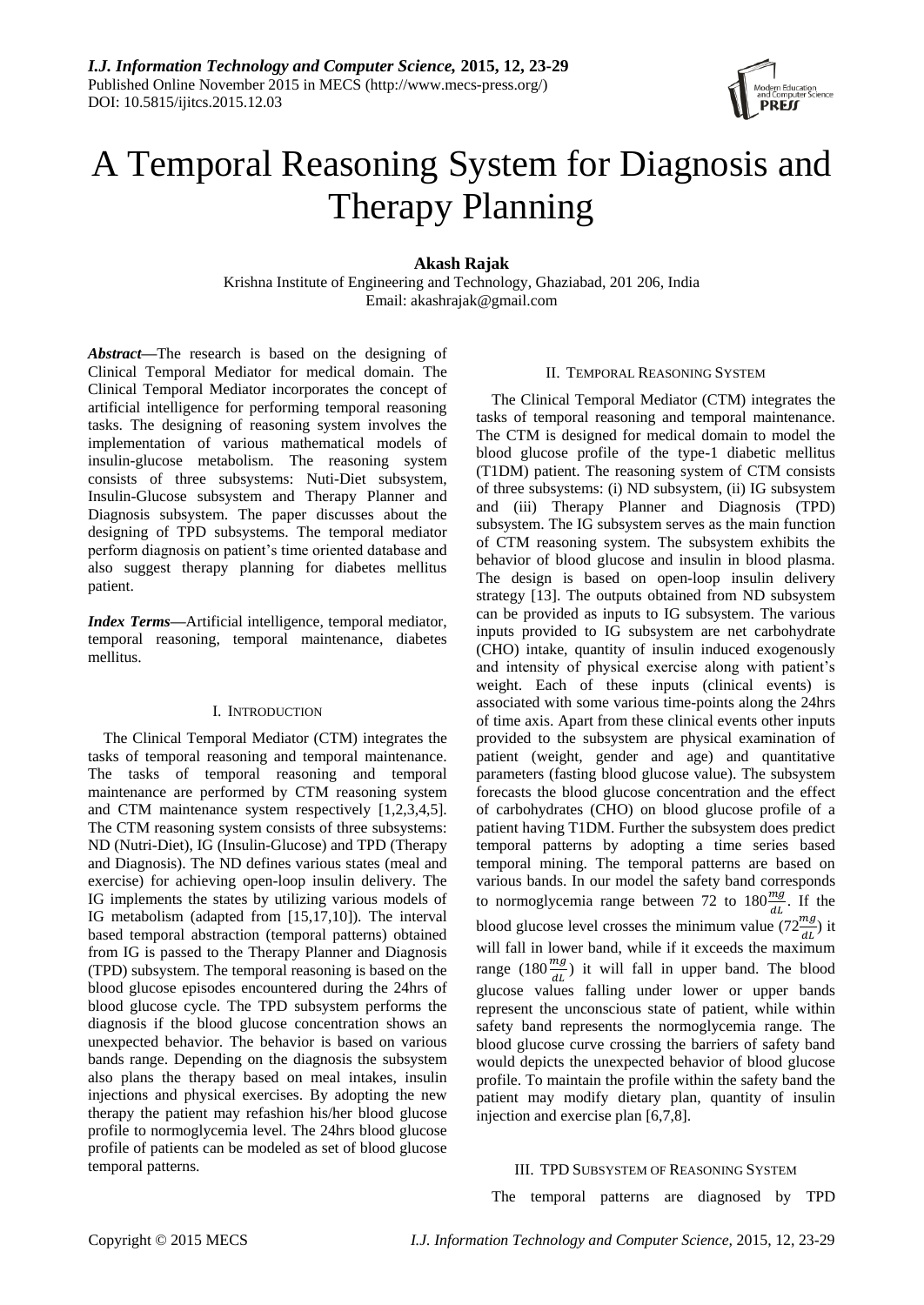subsystem in terms of blood glucose episodes. These episodes can be classified into two categories:

- a) Hyperglycemia or Hyper episodes
- b) Hypoglycemia or Hypo episodes

The temporal patterns related to hyperglycemia episode are occurred due to high blood glucose level and falls in upper band range (above 180  $\frac{mg}{dt}$ ), while hypoglycemia episodes is due to low blood glucose level and falls in lower band range (below  $72 \frac{mg}{dt}$ ). Based on the diagnosis the TPD subsystem also plan a therapy for the patient, if the blood glucose level crossed the barriers of

safety band range (72–180 $\frac{mg}{dL}$ ).

The Figure 1 demonstrates the architecture of TPD subsystem. The IG subsystem provides an interface to TPD subsystem. By adopting the models of IG metabolism [16,14,11] the IG subsystem forecasts the blood glucose concentration in form of temporal patters. These temporal patterns are passed to TPD subsystem for diagnosis. After successful diagnosis, the subsystem plans the therapy. The therapy will be based on three ways:

- a) Modifying dietary intake
- b) Manipulating insulin delivery
- c) Adopting new exercise plan



Fig. 1. The architecture of TPD subsystem.

#### IV. DIAGNOSIS AND THERAPY PLAN CYCLE

The diagnosis and therapy plan cycle can be viewed as illustrated in Figure 2. The data related to diabetic patient has been collected and stored in temporal database. The temporal data consists of patient's history, physical examination (age, weight and gender), laboratory tests, schedule of dietary intakes, insulin regimen and exercise schedule [9]. All these data values are collected on some time-points or time-intervals. This data can be processed into useful information, which helps in decision making. The decision making process helps in diagnosis or assessment regarding the blood glucose profile of the patient. After successful diagnosis the system plans for the therapy. Based on therapy planning the patient or physician can project the blood glucose concentration by making use of CTM, if still there is deviation from normal blood glucose values, the system recommends a new therapy. This cycle continues until normoglycemia range of blood glucose levels is achieved.



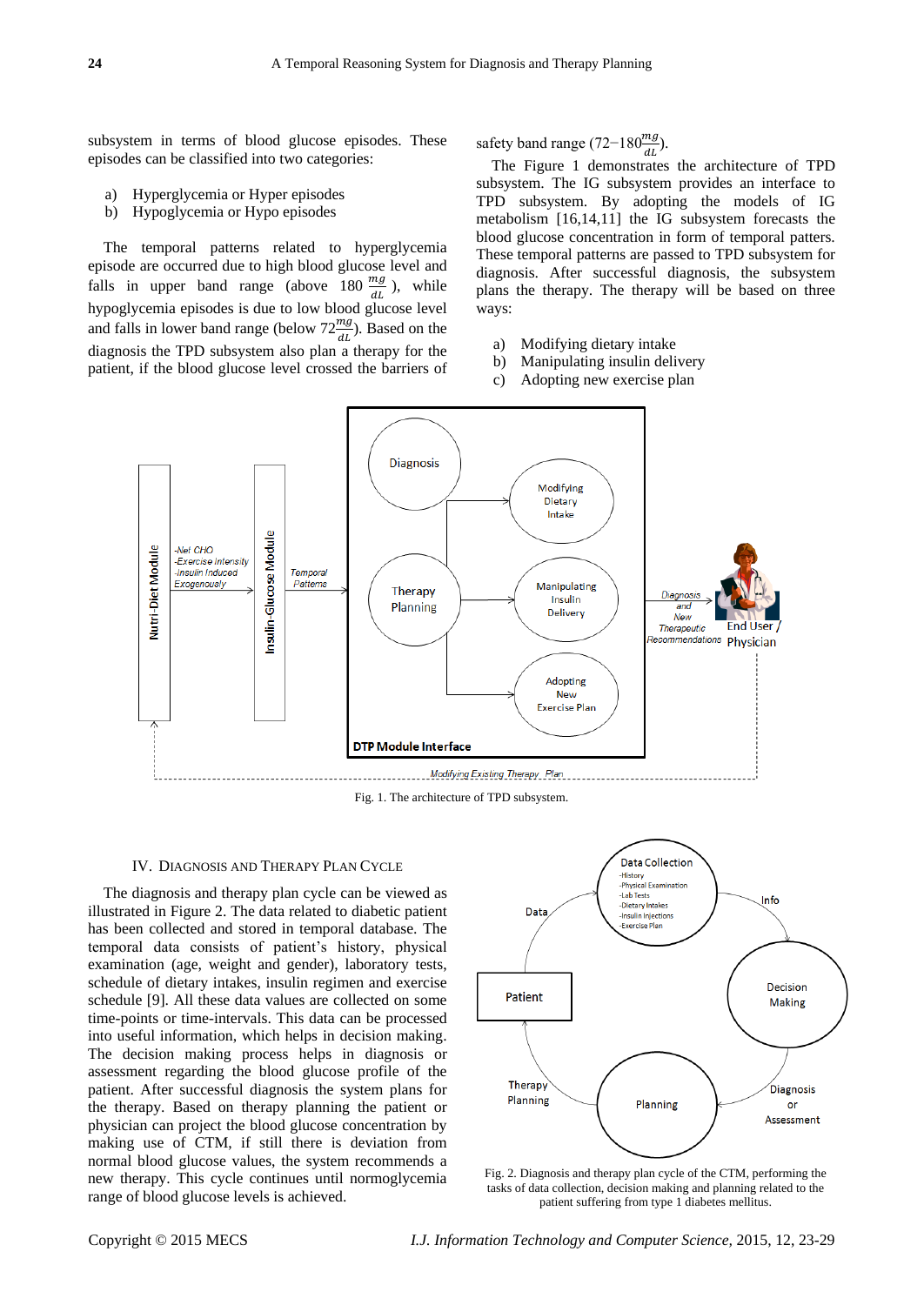### V. TEMPORAL REASONING TASK

Shahar et al. [22,23,24,25,26] defined diagnosis as a temporal reasoning task that explains a set of findings and symptoms. The TPD subsystem of CTM reasoning system performs the task of diagnosis on the patients having type 1 diabetes mellitus (T1DM).

#### *A. Diagnosis*

The IG subsystem projects the blood glucose concentration of the patient by utilizing various models of IG metabolism [27,28,29] and abstracts the information in form of temporal patterns.

#### *B. Blood Glucose Episodes*

The temporal patterns are evaluated by TPD subsystem for performing the task of diagnosis. Each temporal pattern may fall either in three bands range. These temporal patterns are evaluated in terms of various blood glucose episodes by the TPD subsystem. The blood glucose episodes crossing the normoglycemia range  $(72-180 \frac{m_g}{dL})$  of blood glucose level corresponds to unexpected trend in the time series and hence to be diagnosed. If the blood glucose level is below  $72 \frac{mg}{dt}$  then hypoglycemia (hypo) episode is triggered, else if it crosses beyond  $180 \frac{mg}{dL}$  hyperglycemia (hyper) episode is determined. A severely very high blood glucose level (hyper episode) may results to heart or kidney failure and very low blood glucose (hypo episode) may leads to unconscious state of the patient which results to coma.

## *C. Visualization of Time Oriented Medical Data*

The TPD subsystem also abstracts the blood glucose episodes in form of graphical patterns (Figure 3). By visualizing this graph one can easily predict the timeinterval at which the blood glucoses episodes are encountered. The graph is plotted against the lower and upper bands range, to predict the unexpected behavior of blood glucose values. The different colors of the curve demonstrate the blood glucose values during various meal states (Breakfast, Snack-1, Lunch, Snack-2, Dinner and Snack-3). The basal glucose value represents the fasting blood glucose value  $(80 \frac{mg}{dL})$ .

**Algo. 1.** The Algorithm illustrates the various functions performed by subsystems of CTM reasoning system. The Step 1 corresponds to ND subsystem which defines the various states. The Steps 2 to 3 includes the functions of IG subsystem relates to implementation of various states. The Steps 4 to 6 are the part of TPD subsystem related to the task of diagnosis (discussed in Algorithm 2).

Step 1: Accept inputs from the various states related to CHO intakes, exogenous insulin delivery and intensity of physical exercise and other clinical parameters (basal blood glucose level, weight and qender)

Step 2: Forecast the blood glucose concentration of the patient along the 24 hours of time axis.

Step 3: Abstracts the temporal patterns of all the six meal states.

Step 4: For each temporal pattern, scan the entire meal state for blood glucose (BG) values.

Step 5: If the value of BG is less that 72 it will corresponds to hypo episode, while if the value is more that 180 it will corresponds to hyper episode.

Step 6: Initialize temporal pattern with the next meal state and  $goto$  Step 4. (if meal state is empty then  $Exit.)$ 



Fig. 3. The different color of the curve shows the blood glucose concentration at different meal states. The black dotted line shows the basal or fasting blood glucose level.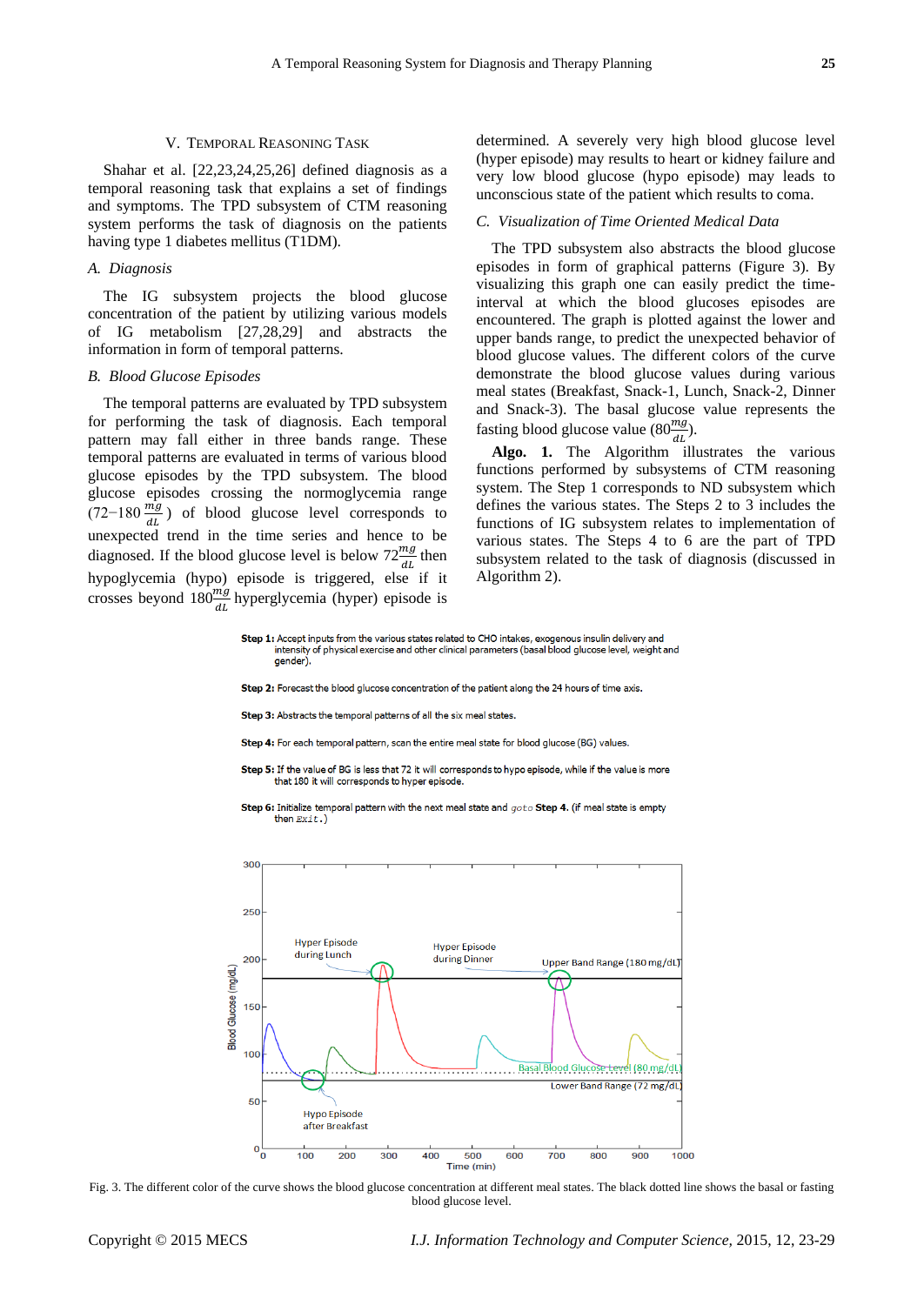

Fig. 4. Clinical temporal mediator.

After successful diagnosis, the TPD subsystem suggests a therapy based on meal intake, insulin injection and exercise for achieving normoglycemia level. This therapy acts as feedback to ND subsystem (Figure 4) and based on these therapeutic recommendations the patient blood glucose profile is redefined.

**Algo. 2.** The Algorithm illustrates the task of diagnosis performed by TPD subsystem. The tpattern (temporal patterns) are the value of BGvalue collected over a meal state (Breakfast, Snacks-1, Lunch, Snacks-2, Dinner and Snacks-3). The algorithm scans each temporal pattern for BGvalues to check for blood glucose episodes until all the tpatterns are scanned. While scanning each tpattern the algorithm check for blood glucose episodes. The hypo episodes correspond to low BG value, while hyper episode denotes high BG value.

```
Step 1: [Initialize tpattern to initial meal state. The initial and final meal states are Breakfast
        and Snacks-3.1
        Set tpattern := meal_stat
Step 2: Repeat Steps 3 to 7 while toattern \neq NUT.T.
Step 3: [Initialize blood glucose value with initial value.]
           Set BGvalue := INTIAL.
Step 4:
                      Repeat Steps 5 to 6 while BGvalue # FINAL.
                                 if BGvalue > 180. then:
Step 5:
                                 Write: DIAGNOSIS: Hyperalycemia Episode during tpattern.
                                 else
                                 if BGvalue < 72, then:
                                 Write: DIAGNOSIS: Hypoglycemia Episode during tpattern.
                      [Assign the blood glucose value with next value.]
Step 6:
                      Set BGvalue := NEXT [BGvalue].
                      [End of Step 4 loop.]
Step 7:
          [Assign tpattern with next state.]
             et tpattern := NEXT [tpattern].
        [End of Step 2 loop.]
```
Step 8: Return

**Algo. 3.** The Algorithm illustrates the task of therapy planning performed by TPD subsystem. The TPD subsystem scans tpatterns (temporal patterns) associated

with each meal state for BG episodes. If subsystem suggests therapy for the meal state associated with BG episodes. The therapy is based on meal intake, insulin regimen and physical exercise.

Step 1: [Initialize tpattern to initial meal state. The initial and final meal states are Breakfast and Snacks-3.]  $Set$  tpattern := meal sta

```
Step 2: Repeat Steps 3 to 12 while toattern # NULL
```

```
Step 3: [Initialize blood glucose value with initial value.]
         Set BGvalue := INITIAL.
```

```
Step 4: Repeat Steps 5 to 11 while BGvalue # FINAL.
```

```
Step 5: if BGvalue > 180 AND tpattern := Breakfast, then:
           Write: THERAPY: Decrease Breakfast Intake
           Write: THERAPY: Increase Dose of Breakfast Insulin
          Write: THERAPY: Adopt a New Physical Exercise.
         else
         if BGvalue < 72 AND tpattern := Breakfast, then:
          Write: THERAPY: Increase Breakfast Intake.
           Write: THERAPY: Decrease Dose of Breakfast Insulin.
           Write: THERAPY: Adopt Different Exercise or Reduce the Intensity of Existing Exercise.
Step 6: if BGvalue > 180 AND tpattern := Snacks-1, then:
          Write: THERAPY: Decrease Snacks-1 Intake
       else
       if BGvalue < 72 AND toattern := Snacks-1, then:
          Write: THERAPY: Increase Snacks-1 Intake.
Step 7: if BGvalue > 180 AND tpattern := Lunch, then:
          Write: THERAPY: Decrease Lunch Intake.
          Write: THERAPY: Increase Dose of Lunch Insulin
       else
       if BGvalue < 72 AND tpattern := Lunch, then:
          Write: THERAPY: Increase Lunch Intake
          Write: THERAPY: Decrease Dose of Lunch Insulin.
Step 8: if BGvalue > 180 AND tpattern := Snacks-2, then:
          Write: THERAPY: Decrease Spacks-2 Intake
          Write: THERAPY: Adopt a New Physical Exercise
        else
        if BGvalue < 72 AND tpattern := Snacks-2, then:
          Write: THERAPY: Increase Snacks-2 Intake.
          Write: THERAPY: Adopt Different Exercise or Reduce the Intensity of Existing Exercise.
Step 9: if BGvalue > 180 AND tpattern := Dinner, then:
          Write: THERAPY: Decrease Dinner Intake.
           Write: THERAPY: Increase Dose of Dinner Insulin.
        else
```

```
if BGvalue < 72 AND tpattern := Dinner, then:
```
Write: THERAPY: Increase Dinner Intake. Write: THERAPY: Decrease Dose of Dinner Insulin.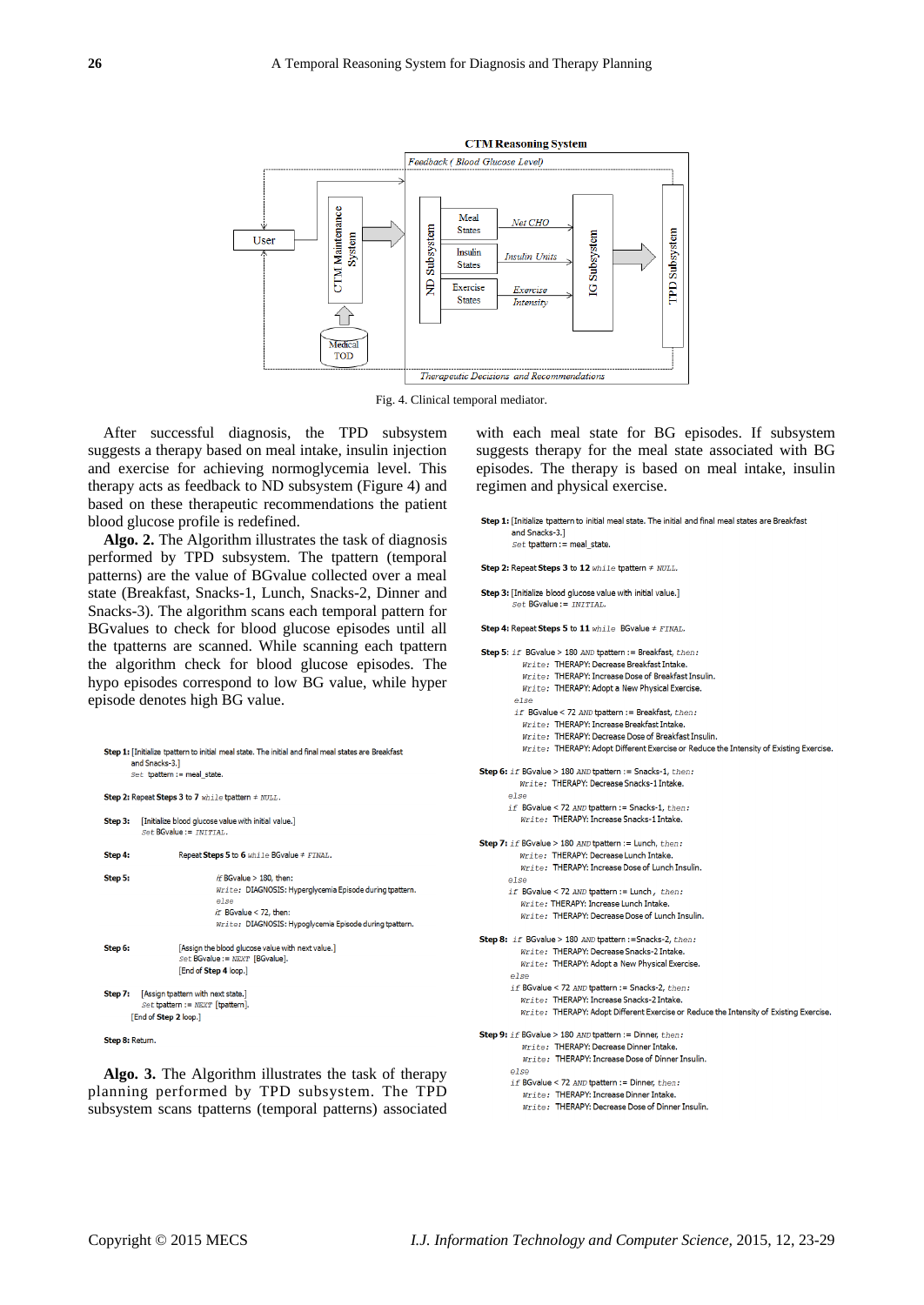```
Step 10: if BGvalue > 180 AND toattern := Snacks-3, then:
           Write: THERAPY: Decrease Snacks-3 Intake.
           Write: THERAPY: Increase Dose of Snacks-3 Insulin.
         else
         if BGvalue < 72 AND tpattern := Snacks-3, then:
             Write: THERAPY: Increase Snacks-3 Intake.
             Write: THERAPY: Decrease Dose of Snacks-3 Insulin.
```
Step 11: [Assign the blood glucose value with next value.]  $Set$  BGvalue :=  $NEXT$  [BGvalue]. [End of Step 4 loop.]

Step 12: [Assign thattern with next state.]  $Set$  tpattern :=  $NEXT$  [tpattern]. [End of Step 2 loop.]

Step 13: Return.

### VI. THERAPY PLANNING

When the patient's blood glucose profile is simulated the TPD subsystem performs the task of diagnosis, if the value of blood glucose concentration crosses the range of safety band (72–180 $\frac{mg}{dt}$ ) the subsystem suggests therapy for the patient.

The TPD subsystem performs the tasks of therapy planning in three ways:

- *A. Modifying dietary intake*
- *B. Manipulating insulin delivery*
- *C. Adopting new exercise plan*

#### *A. Modifying Dietary Intake*

The diabetic patient has to take a calculated diet as suggested by the physician for regulating the blood glucose level. If the patient takes excess of food it may lead to hyperglycemia state. There should be a proper management of diet if it consists of too many carbohydrates. While eating carbohydrates, glycemic load (GL) and glycemic index (GI) should be kept in mind.

The TPD subsystem suggests the therapy based on dietary intake in two ways:

If hyperglycemia episode is encountered, the subsystem suggests for reducing the dietary intake, as the hyper episode is occurred due to rise in the blood glucose level.

For hypoglycemia episode, the subsystem suggests to increase the dietary intake.

From Figure 3 the hyper episodes occurred during Lunch and Breakfast is resolved by reducing the dietary intake, while the hypo episode occurred after Breakfast can be resolved by increasing the dietary intake.

Apart from modifying dietary intake, the patient may also manipulate the insulin regimen for having a tighter control of blood glucose level.

# *B. Manipulating Insulin Delivery*

An unacceptable rise or lowering in the blood glucose level can be controlled through quantity of insulin delivered. If excess insulin is induced in the body of patient, it results in lowering of blood glucose level below the lower band range  $\left(\frac{5}{dL}\right)$  and leads to unconscious state which results to coma. The amount of insulin delivered depends on the type of insulin adopted and the percentage rise in the blood glucose level. The various types of insulin available in market are rapid acting, short acting, intermediate acting and long acting.

The TPD subsystem suggests the therapy based on insulin in two ways:

For hyperglycemia episode, the subsystem suggests to increase the dose of insulin.

For hypoglycemia episode, the subsystem suggests to decrease the dose of insulin.

By adopting therapeutic guidelines, based on type and quantity of insulin the patient may forecast the blood glucose profile.

#### *C. Adopting New Exercise Plan*

Doing exercise is good for health, it can help to control your weight and lower your blood glucose level. It reduces the chance of heart disease, which is common in people who have diabetes. It can also help you feel better about yourself and improve your overall health. The exercise should be carried in a way as prescribed by physician, as it largely affects the blood glucose level. The physical activity of too much stress and intensity carried for a long period of time can reduce the blood glucose level below the lower band range (<72 $\frac{mg}{dt}$ ) and results to hypo episodes, which may result in seizures and serious brain injury. If the hyper blood glucose episodes encountered very frequently the DPT subsystem suggests for a new exercise plan or an existing exercise with different intensity and duration. Adopting an exercise schedule lowers the blood glucose level as well as the quantity of insulin induced exogenously. Two states have been modeled for exercises one is during morning and another is at evening. The TPD subsystem suggests the type of exercise and the duration which has to be carried by the patient for maintaining normoglycemia levels. The minimal model [17,18,19] is integrated with the exercise model (adapted from Roy et al. [21]) for having a tighter control on blood glucose concentrations.

# VII. IMPLEMENTATION

The Figure 4 illustrates the interface of "Clinical Temporal Mediator" (CTM). It is programmed in MATLAB R2008b version 7.7.0.471. A diabetic patient profile is simulated to project the blood glucose values. The CTM accepts various inputs at different time stamps. The inputs are meal intakes (during Breakfast, Snacks-1, Lunch, Snack-2, Dinner and Snack-3), fasting blood glucose value (basal value), quantity of insulin injections (during Breakfast, Lunch and Dinner) and exercises intensity. The fasting blood glucose value is calculated before meal intake (or 180 minutes after meal) and it found to be  $80 \frac{mg}{dt}$ . This value acts as basal value and is utilized by IG subsystem to forecast blood glucose concentration. When the profile is simulated the CTM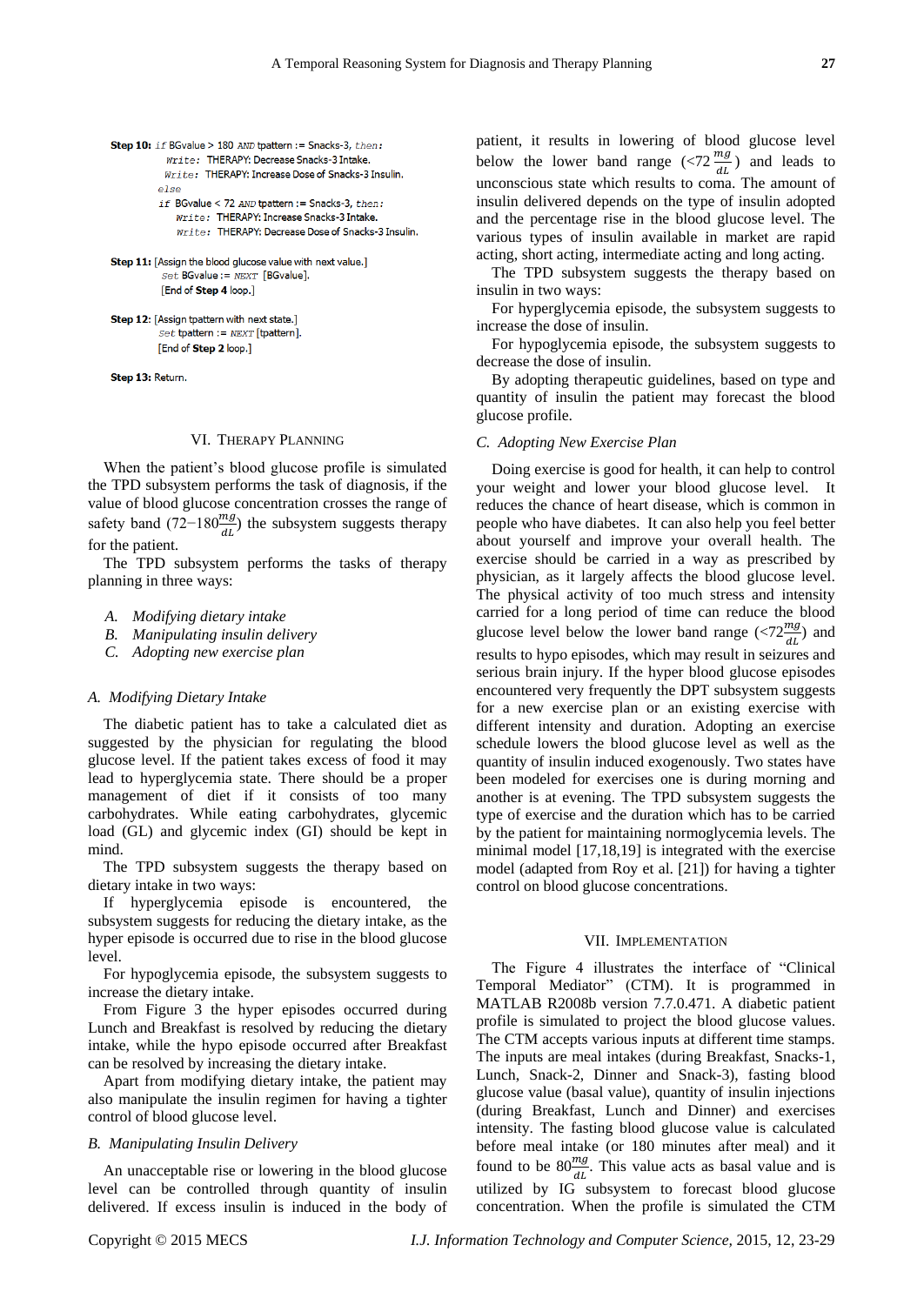performs the tasks of diagnosis in the form of blood glucose episodes. The various blood glucose episodes

encountered during 24hrs of patients profile is given in Figure 3.

|                                              | <b>A MATLAB 7.7.0 (R2008b)</b>                                                  |              |
|----------------------------------------------|---------------------------------------------------------------------------------|--------------|
| File Edit Debug Parallel Desktop Window Help |                                                                                 |              |
|                                              | al M<br>Current Directory: C:\Users\Prisha\Desktop\FINALE<br>$\bullet$          | 面<br>m.<br>▼ |
|                                              | Exercise Intensity Before Breakfast: 50                                         |              |
|                                              | Exercise Intensity Before Dinner:20                                             |              |
|                                              | Weight: 50                                                                      |              |
|                                              | Meals                                                                           |              |
|                                              | <b>Breakfast</b><br>: 25                                                        |              |
|                                              | Snacks-1<br>:15                                                                 |              |
|                                              | Lunch<br>:50                                                                    |              |
|                                              | Snacks-2<br>:15                                                                 |              |
|                                              | Dinner<br>: 40                                                                  |              |
|                                              | $Snack-3$<br>:15                                                                |              |
|                                              | Fasting Glucose Level (mg/dL)<br>:80                                            |              |
|                                              | Insulin Injections                                                              |              |
|                                              | Insulin Intake During Breakfast<br>:4                                           |              |
|                                              | Insulin Intake During Lunch<br>۰٥.                                              |              |
|                                              | Insulin Intake During Dinner<br>: 2                                             |              |
|                                              |                                                                                 |              |
|                                              | DIAGNOSIS: Hypoglycemia Episodes During Breakfast.                              |              |
|                                              | THERAPY: Increase Breakfast Intake.                                             |              |
|                                              | THERAPY: Decrease Dose of Breakfast Insulin.                                    |              |
|                                              | THERAPY: Adopt Different Exercise or Reduce the Intensity of Existing Exercise. |              |
|                                              |                                                                                 |              |
|                                              | DIAGNOSIS: Hyperglycemia Episodes During Lunch.                                 |              |
|                                              | THERAPY: Decrease Lunch Intake.                                                 |              |
|                                              | THERAPY: Increase Dose of Lunch Insulin.                                        |              |
|                                              |                                                                                 |              |
|                                              | DIAGNOSIS: Hyperglycemia Episodes During Dinner.                                |              |
|                                              | THERAPY: Decrease Dinner Intake.                                                |              |
|                                              | THERAPY: Increase Dose of Dinner Insulin.                                       |              |

Fig. 5. Snapshot of CTM reasoning system.

From the Figure 3, the blood glucose profile of the patient has three episodes. One episode is for hypoglycemia (hypo) and remaining two are of hyperglycemia (hyper). Hyper episodes are occurred during Lunch and Dinner, while hypo is during Breakfast. The hypo episode during Breakfast is due to higher intensity of exercise. The hyper episode during Lunch is due to excess meal intake and no exogenous insulin infusion. The hyper episode during Dinner is due to excess meal intake and low insulin infusion. These blood glucose episodes are diagnosed by TPD subsystem and possible therapy has been suggested (Figure 5).

# VIII. CONCLUSIONS

The TPD subsystem of CTM reasoning system successfully performs diagnosis of the patient having type 1 diabetes mellitus. The temporal patterns of blood glucoses concentrations are evaluated by TPD subsystem for performing the task of diagnosis. The temporal patterns are evaluated in terms of blood glucose episodes. Two blood glucose episodes are defined one is hyper and another is hypo, which corresponds to rise in blood glucose level above the upper band range (>180 $\frac{mg}{dt}$ ) and another represents the lowering in blood glucose level below the lower band range (<72 $\frac{mg}{dt}$ ) respectively.

After successfully diagnosis the subsystem also plans therapy for the patient. The recommendations are passed to the physician or end-user. The TPD subsystem plans the new therapy in three ways: modifying dietary intake, manipulating insulin delivery and adopting new exercise plan. The patient may adopt the new therapy plan for maintaining the normoglycemia level of the blood glucose concentration (72–180 $\frac{mg}{dL}$ ).

The therapy based on dietary intake would accounts for either reducing or increasing the dietary intakes at various time-intervals, so as to reduce the possibility of hyper or hypo blood glucose episodes. In case of insulin based therapy the TPD subsystem may suggest a new insulin regimen based on new insulin injections and/or quantity of insulin doses. In exercise based therapy the patient may choose a new exercise for reducing the chances of hyperglycemia blood glucose episodes. The TPD subsystem gives the complete visualization of time oriented medical data of the diabetic patient, which can be easily interpreted by the end user or a physician.

# **REFERENCES**

- [1] A. Rajak, and K. Saxena, "Modeling the effect of Meal on Blood Glucose Concentration using Clinical Temporal Mediator," in Proceedings of IEEE 2013 International Conference on Machine Intelligence Research and Advancement, pp. 208-212, 21-23 Dec. 2013.
- [2] A. Rajak, and K. Saxena, "Temporal reasoning with time oriented medical database using models based on IG metabolism," International Journal of Computer Science and Information Technology & Security, vol. 1(2), pp. 66–70, Dec. 2011.
- [3] A.Rajak, and K. Saxena,"Achieving Open-loop Insulin Delivery using ITM Designed for T1DM Patients", International Journal of Computer Network and Information Security, vol.4, no.1, pp.52-58, Feb. 2012.